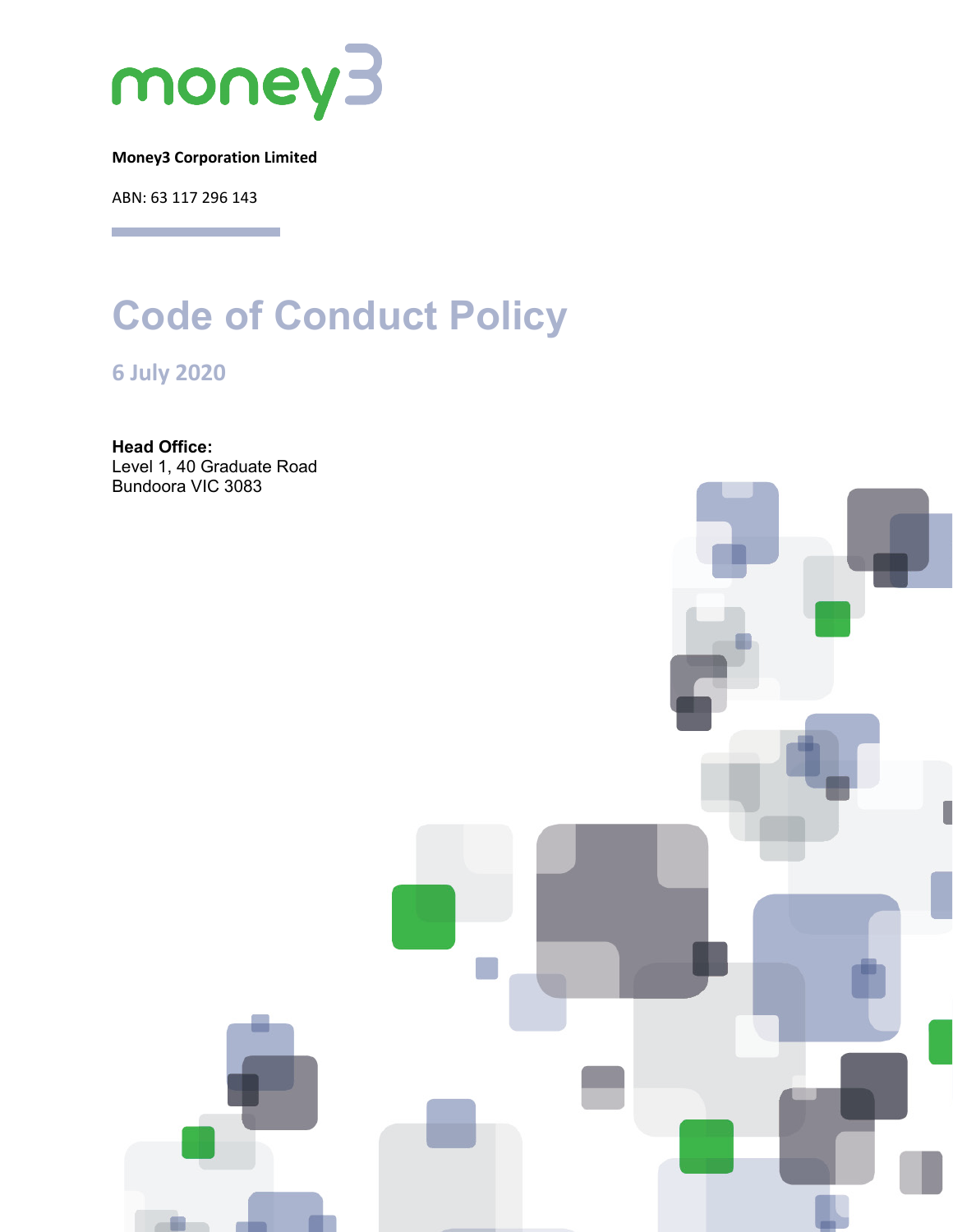#### **1. Definitions**

| <b>Term</b>                                   | <b>Description</b>                                                                                              |
|-----------------------------------------------|-----------------------------------------------------------------------------------------------------------------|
| Money3, Company, Group,<br><b>Money3 Team</b> | Money3 Corporation Limited (ACN 117 296 143) and<br>its' subsidiaries                                           |
| Code                                          | Money3 Code of Conduct Policy                                                                                   |
| <b>Bribery</b>                                | Dishonestly persuading someone to act in one's favour<br>by the offering of a gift of money or other inducement |

# **2. Related documentation**

- Responsible Lending Policy (Australia)
- Responsible Lending Code (NZ)
- Privacy Policy (Australia & NZ)
- Continuous Disclosure & Investor Relations Policy
- Securities Trading Policy
- Whistleblower Policy
- Conflicts of Interest Policy
- **Technology Policy**
- Expense Claim Policy
- OHS Policy (Australia)
- Health and Safety Handbook (NZ)
- Harassment and Bullying Policy
- Equal Employment Opportunity Policy
- Alcohol & Other Drug Policy
- Diversity Policy
- Human Rights Policy

# **3. Authority & approval**

This policy has been authorised by the Board of Money 3. Its maintenance is the responsibility of the Audit, Risk & Compliance Committee.

The policy will be reviewed every two years by management and the Committee.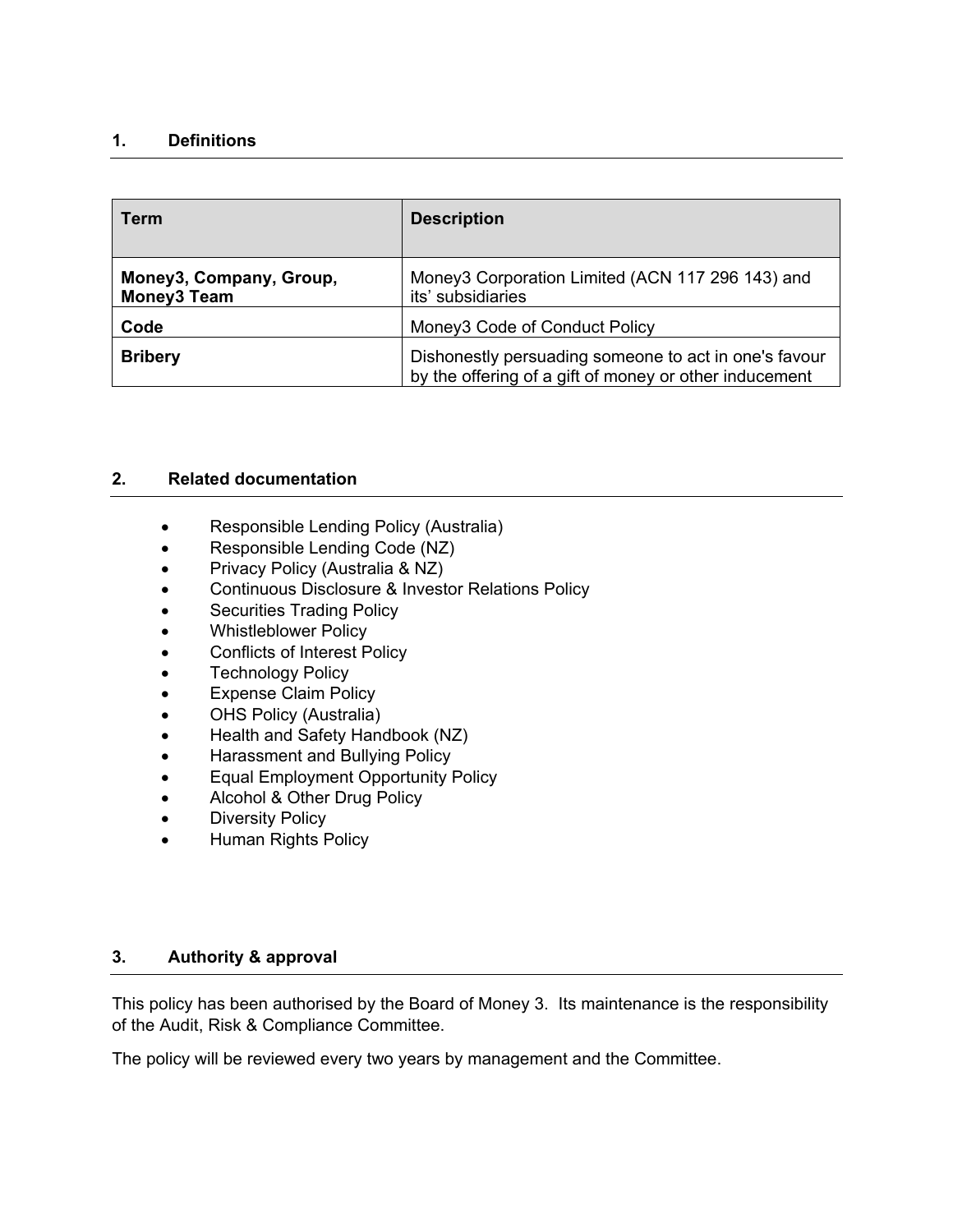#### **4. Introduction**

As a leading provider of unsecured personal loans and secured automotive and recreational equipment loans, Money3 Corporation Limited and its subsidiaries (Money3 Group) play an important role in enabling and facilitating economic and social development across Australia and New Zealand.

Our Code of Conduct provides a set of guiding principles for everyone who works in and for the Money3 Group. It sets out our legal and ethical obligations – not only what we can do, but what we should do.

This policy applies to all persons working for and on behalf of, or providing services to the Company in any capacity, including employees, directors & officers (the Money3 Team). It applies to you whenever you are identified as a representative of Money3, in your workplace and also outside working hours. Contractors and consultants are also expected to observe the Code's principles when working with Money3.

The Code sets out the standards of conduct and behaviour we expect and require of all our people, based on our values and the legislation we must comply with.

#### **5. Our purpose and values**

The primary objective of Money3 is the provision of simple and transparent credit to consumers in a sustainable manner.

The Company will achieve this objective over the long term by working together as a team and living by our values. We do this by:

- Ensuring our customers are at the forefront of everything we do
- Having a happy, driven and engaged team deliver our products and services
- Respecting and helping our customers and each other, and
- Always doing the right thing.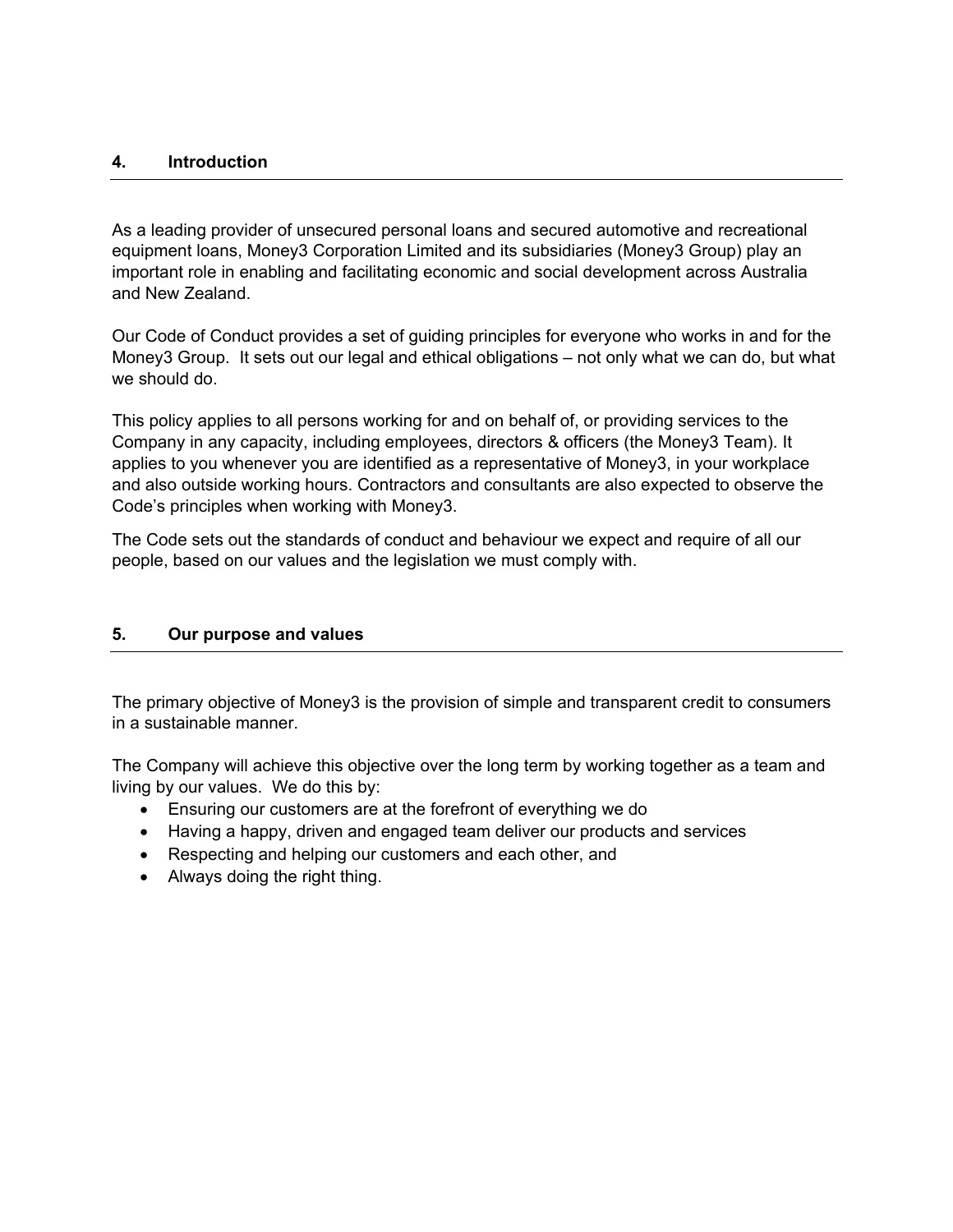# **Our Values**

*These four values sum up what's important to us, and how we aim to operate.*

#### **We are the customer**

Our customers are at the heart of everything we do. We deliver empowering, innovative products and experiences designed around their needs. We always go the extra mile.

#### **Care and respect**

We don't judge or make assumptions. We treat people as individuals and with the utmost respect. We listen, we empathise and we help.

#### **Growing together**

We grow great people who are always up for the challenge and have each other's back. We embrace learning and cheer it on. We love to have fun together and celebrate our wins.

#### **Trusted and straight up**

We honour our words and always do our best. We're responsible for our actions and not afraid to learn from our mistakes. We always do the right thing.

#### **6. The Company's commitment to you**

Guided by the Group's vision '**to be an ethical lender with a heart'** and our values which underpin everything we do, Money3 commits to ensuring the well-being of our people, our customers and the community with regard to our business and lending activities by:

#### **Governance**

- Ensuring responsible lending principles as indoctrinated in our Responsible Lending Policy, form the basis of all our lending decisions. This is strictly adhered to and monitored by our Credit Committees.
- Ensuring the team is fully versed and abides by all other legislative requirements including the AML.
- Our active involvement with financial services industry bodies, ensuring we have (and are) a voice at the forefront of the industry.
- Appointing independent Board Members to set and drive the business strategy.
- Using best practice principles to guide our decisions and processes.

#### **Our People**

- Enabling a culture where our people come first, and diversity and inclusion is the norm.
- Building the capability of the team and providing opportunities for development in line with our high-performance strategy.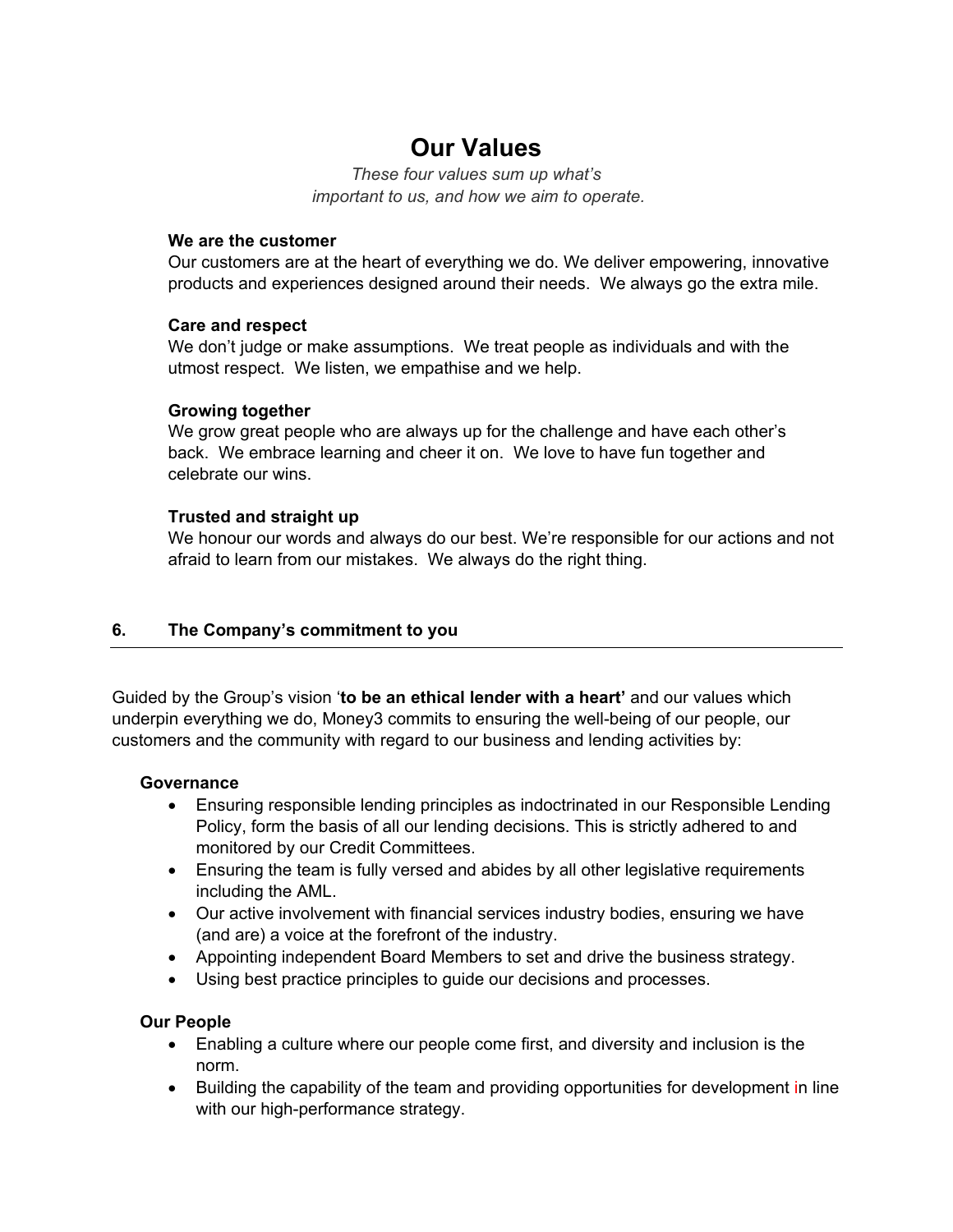• Providing a safe and healthy workplace for all our employees which does not harm the environment. The team understands this is everyone's responsibility.

#### **Our Customers**

- Providing our customers with a wraparound service and true value-add products which enable them to live a better life.
- Engaging with our customers to remedy issues as they happen.
- Working with our customers during times of hardship, ensuring them the best possible outcomes.
- Referring customers to seek independent advice as required.
- Not knowingly supporting customers involved in unlawful or questionable activities.

# **Our Community**

• Supporting organisations in the community with a social agenda*.* 

# **7. Our expectations of you & each other**

Our Code of Conduct provides a set of guiding principles for everyone who works in and for Money3. It sets out not only our legal obligations but also our ethical obligations.

We expect our team to embrace this Code at all times and to follow its guiding principles and obligations:

# **7.1 Guiding Principles**

- Prioritise our customers' needs
- Deliver empowering and innovative products and services to our customers
- Show honour, care and respect to everyone we deal with by
	- o acting:
		- **Ethically**
		- Professionally
		- **-** Honestly
		- **Faithfully**
		- **Efficiently**
		- **Conscientiously, and**
		- In good faith, at all times.
	- o using integrity and good judgement in all our actions; and
	- o recognising culture & beliefs different to our own.
- Embrace innovation by being at the forefront of technology changes.
- Grow together by embracing education and training.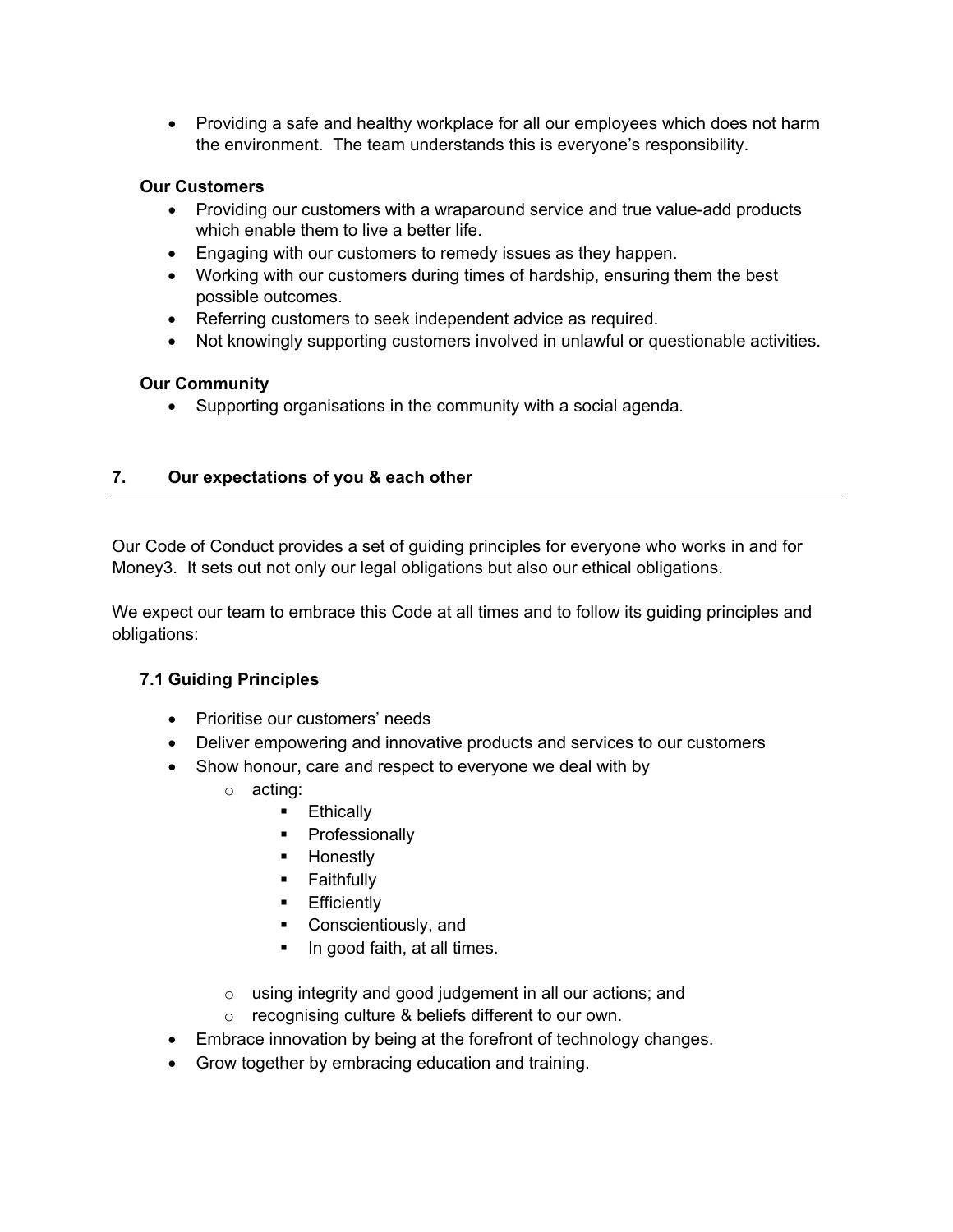# **7.2 Your Obligations**

# **7.2.1 Behaviour**

- Embrace the Company's guiding principles.
- Use your best judgement to determine whether your behaviour is ethical and appropriate in all situations.
- Act with professionalism and integrity, operating within all applicable laws in the jurisdictions in which we operate.
- Do not commit any fraudulent activity that will bring the company into disrepute. Report any observable fraudulent activity.
- Do not bring the company or any of its customers into disrepute through our professional and/or private activities.
- Be aware of and communicate commercial opportunities important to the performance of Money3.
- Carry out your duties in an efficient, competent manner and maintain specified standards of performance.
- Be present at work as required, and only be absent from the workplace with proper authorisation.
- Not engage in any private activity (or employment), whether paid or unpaid, or accept any gifts or personal benefits that could conflict with your work for Money3.
- Give full commitment to the performance of our duties and work towards meeting all objectives.
- Maintain the appropriate standards of behaviour, language and dress and come to work unimpaired by the effects of alcohol and drugs.
- Keep informed of, and comply with, all Company policies, procedures and instructions that may be issued or published from time to time either verbally or in writing.

# **7.2.2 Shareholders and the markets**

Money3 is listed on the Australian Securities Exchange (ASX ) and therefore has an obligation to comply with the Corporations Act 2001 (Cth) and the ASX Listing Rules. Any failure by the Company or any representative of the Company to meet these obligations could be a breach of the law and damage our reputation.

#### *Securities Trading*

As a Money3 team member, you and your associates are prohibited from trading in the Company's securities if you are in possession of privileged or inside information in relation to the Company.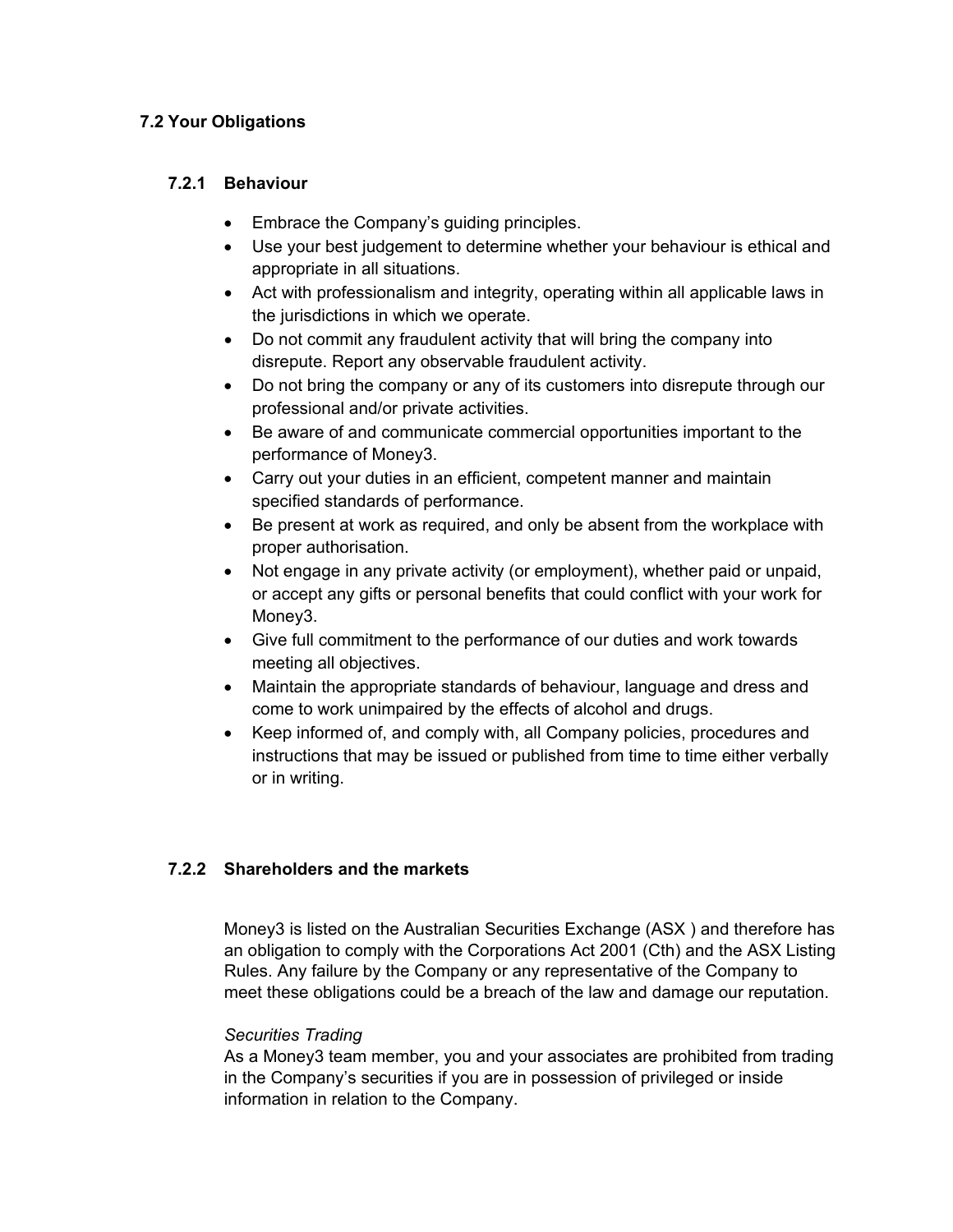Privileged/inside information, is information which is not generally or publicly available and, if used, a reasonable person would expect it to materially affect the price or value of those securities. You are also prohibited to trade in Money3 securities in the numerous black-out or prohibited trading periods during the year.

You have an obligation to ensure that you adhere to the requirements of the Securities Trading Policy. If you are not sure if you are in possession of privileged/inside information, or if the Company is currently in a black-out trading period, please ask the Group's Company Secretary for clarification.

#### *Continuous Disclosure*

ASX Listing Rules require the Company to provide the timely and accurate disclosure of information, including market sensitive information, to its shareholders and the ASX via their announcement's platform.

Market sensitive information is information that, if used, a reasonable person would expect it to have a material impact on the price or value of the Company's securities.

The Money3 executive team and Board are responsible for ensuring that all other members of the executive team and Board are kept informed of any continuous disclosure events and that the lodgment of announcements to the ASX follow the continuous disclosure protocols within the Company's Continuous Disclosure & Investor Relations Policy.

Disclosure of market sensitive information must always be released by the ASX before it is provided to the media, any other person or published on our Company website.

As a Money3 Team member, you have an obligation to adhere to the Company's Continuous Disclosure & Investor Relations Policy.

*Further information can be found in the following:*

- *Continuous Disclosure & Investor Relations Policy*
- *Securities Trading Policy.*

#### **7.2.3 Responsible Lending and Financial Services Act**

The Company has developed a Responsible Lending Policy that governs how it lends to customers. These guidelines include its obligations under the specific financial services legislation in the countries in which it operates.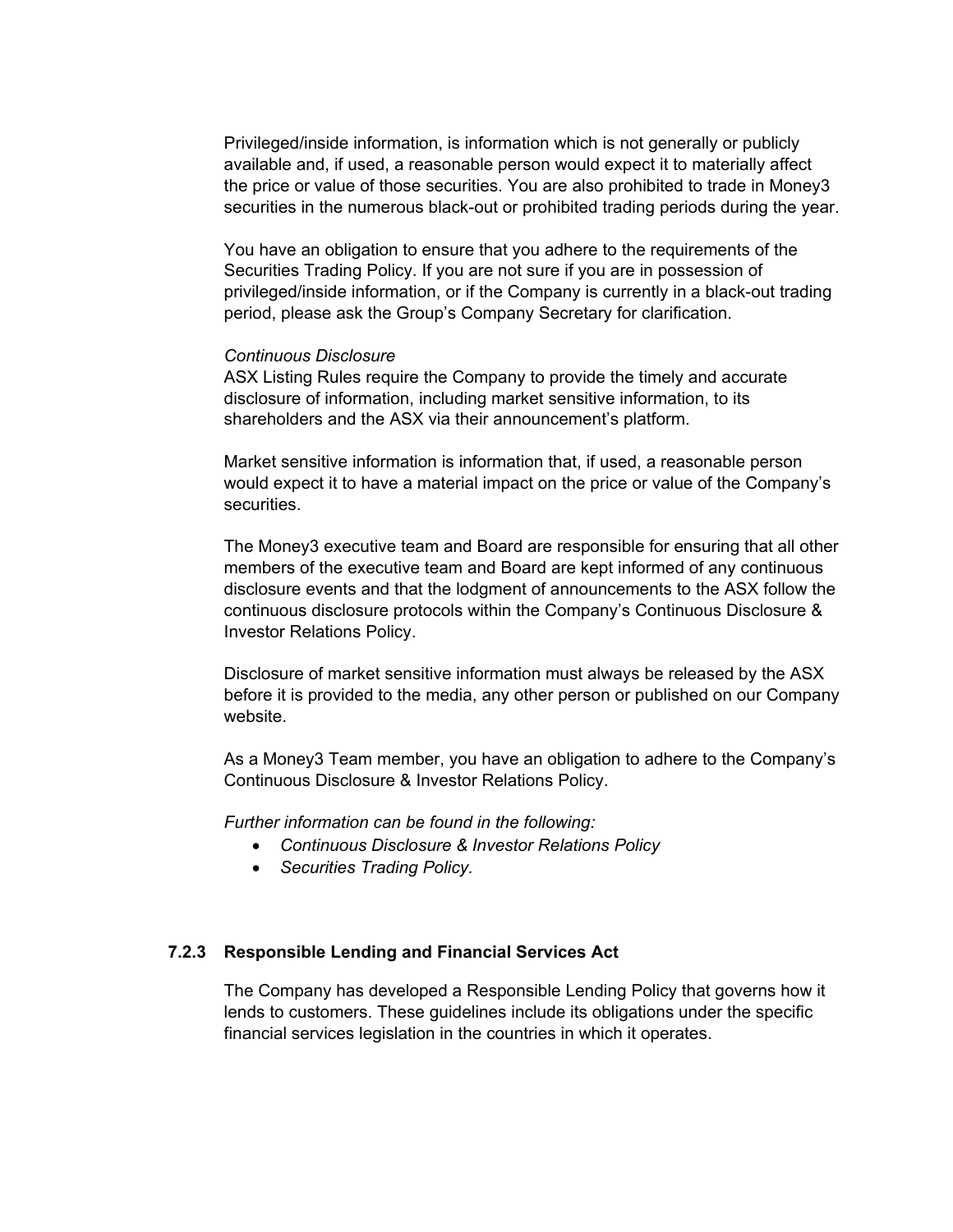Adhering to the Responsible Lending Policy will help the Company maintain its integrity and good reputation and ensure it is not exposed to the potentially significant penalties for contravening any relevant legislation.

The Company is committed to providing regular training to the team to ensure compliance with all its responsible lending requirements.

As a Money3 Team member, you are obligated to ensure you comply with the Responsible Lending Policy for the jurisdiction in which you operate and undergo all necessary training provided by the Company.

*Further information can be found in the following:*

- *Responsible Lending Policy (Australian employees)*
- *Responsible Lending Code (NZ employees)*
- *Privacy Policy – Aus & NZ*

# **7.2.4 Anti-Bribery and Corruption**

The Company has a zero appetite towards Bribery, Corruption and Facilitation Payments. Money3 Team members acting for or on behalf of the Company are prohibited from:

- engaging in any kind of Bribe, Facilitation Payment, or corrupt behaviour, regardless of whether or not a benefit is given to or received by another person, including Public Officials, and regardless of the value of the benefit;
- carrying out any dishonest accounting or concealment of financial activity; and
- making political donations on behalf of the Company unless expressly permitted in writing by the full Board of Money3 Corporation Limited.

The Company encourages Money3 team members to speak up and report any suspicion of a Bribery and/or Corruption incident without fear of reprisal. To this end, the Company maintains a whistleblowing program that enables all team members to make disclosures and provide support to people speaking up in relation to Bribery and Corruption and other related matters. The Company is committed to ensuring that all team members understand:

- how to report a Bribery and/or Corruption incident;
- that they are aware of their right to remain anonymous when reporting an incident (should they qualify under the Whistleblower Policy);
- how they will be supported when they report an incident; and
- that there will be no reprisals is a consequence to their report.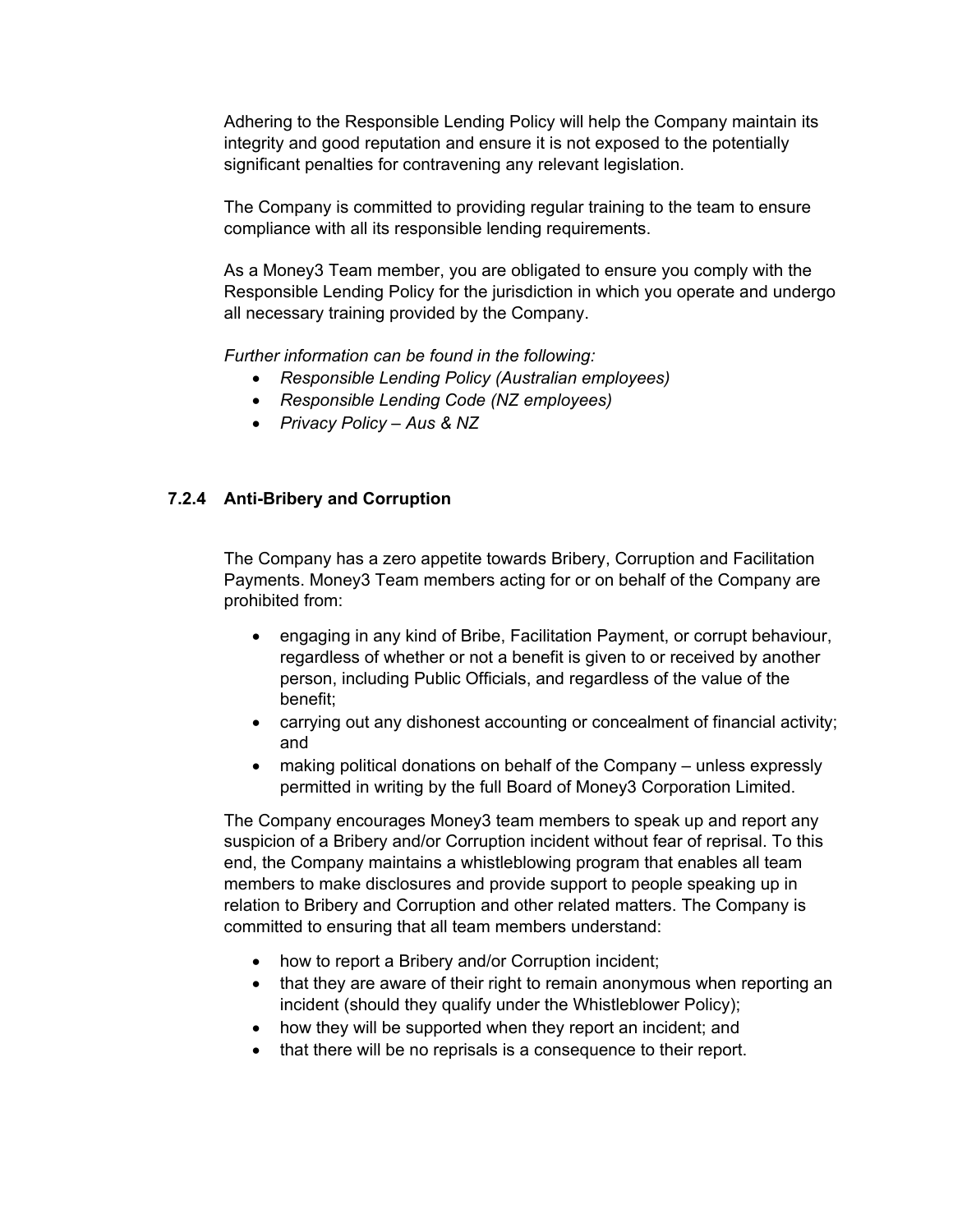All interactions with Government or Political parties on behalf of the Company must be reported to and approved by the Group CEO/MD prior to the occurrence.

*Further information can be found in:*

• *Whistleblower Policy.*

#### **7.2.5 Conflicts of interest**

Your personal interests should not conflict with your duties and obligations to the business. Real, potential or perceived conflicts of interest need to be identified and appropriately managed.

A conflict of interest could occur if you have a personal relationship with a customer or supplier to the business, either directly or indirectly through a family member, friend or associate.

To manage conflicts of interest, you must disclose any real, potential or perceived conflict to your manager or senior management team, which in turn must be registered with the Group Company Secretary.

*Further information can be found in:*

• *Conflicts of Interest Policy*

#### **7.2.6 Privacy and confidentiality**

During your day-to-day work you will come across information which the business considers to be confidential. This could be customer, financial, employee and/or strategy related information.

Sometimes you may be given access to information on a 'need to-know' basis to enable you to do your job, which your colleagues may not have access to. You must keep this information confidential from everyone – from your colleagues and also external third parties.

You should also keep confidential any information you come across in dealings with customers, suppliers, and other third parties. Any confidential information you have from a previous employer must also remain confidential - you should not share it in your current role. This will also apply if and when you leave the Company.

Money 3 is governed by the Australian *Privacy Act 1988* and the New Zealand *Privacy Act 1993*. All personal information which we collect must be used,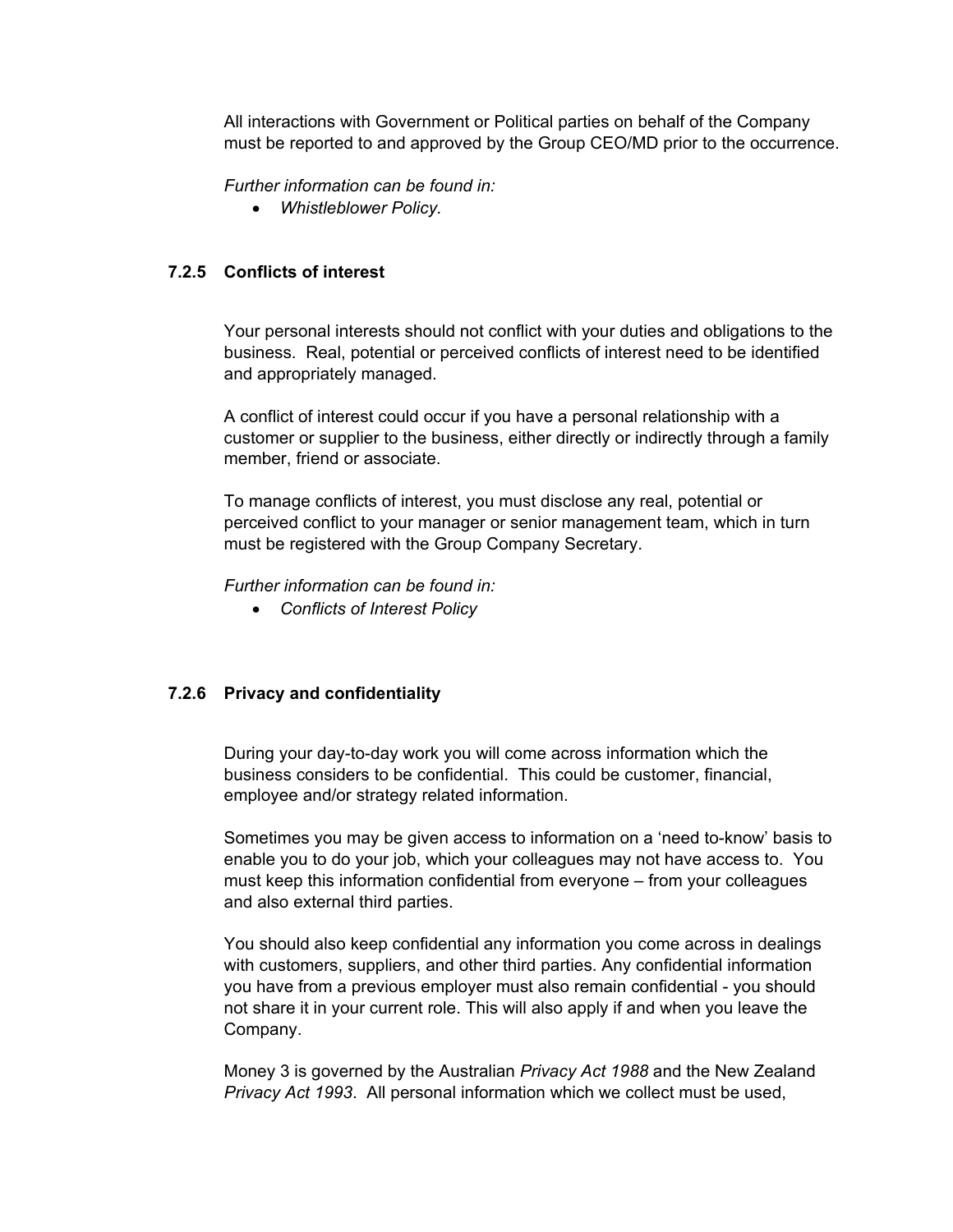stored, handled and updated in accordance with the Privacy Principles enshrined in each country's Privacy Act and our own Privacy Policies.

All Money3 team members are obligated to adhere to the Company's Privacy Policies.

*Further information can be found in the following:*

- *Privacy Policy – Aus (Australian employees)*
- *Privacy Policy - NZ (NZ employees)*

#### **7.2.7 Company & Customer Assets, facilities and information systems**

Our Company will strictly adhere to the Privacy Principles enshrined in the Privacy Acts of Australia and New Zealand to protect customer and company data on its network infrastructure.

Our building facilities, office equipment, vehicles and network infrastructure are to be used for authorised purposes only and not for your own benefit. The unauthorised removal of any Company or Customer asset, equipment or physical/electronic information systems is considered to be theft.

The use of or the presence of a USB drive with or on Company property is against the Company's Technology Policy and is considered a termination of employment event.

If you have been entrusted to retrieve or care for a Customers asset, then you must treat it with the same respect as a Company owned asset.

You must use the Company's network infrastructure appropriately and comply with the policies in place to ensure integrity and manage the risks associated with the network systems. Remember that any information you create, share or download onto our computer systems belongs to the Company.

The use of any social media or networking site must also be in accordance with this policy.

Management authorisation and approval will be required to:

- Remove any equipment and/or systems from the Company
- Use any Company assets for personal use, i.e. mobile phone or company vehicle
- Use your own personal electronic device or vehicle for business purposes.

In all cases you are obligated to follow company policy for appropriate use.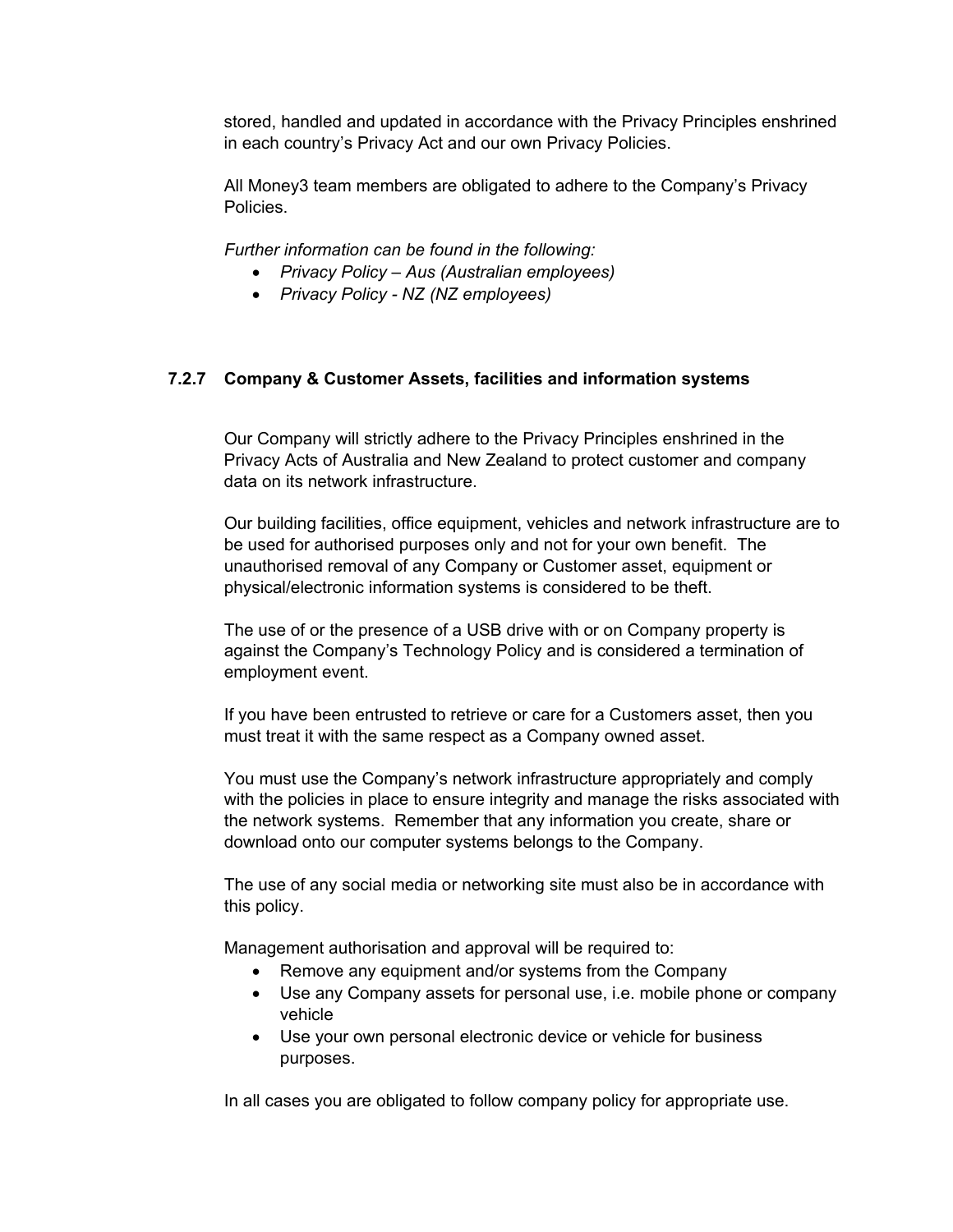You can also claim for approved work-related expenses from the business. Claiming or attempting to hide personal expenses among work-related expenses, however small, is a serious issue and a breach of trust that could impact your future employment. If it involves a breach of the law, it may also be referred to the appropriate regulatory body.

*Further information can be found in the following:*

- *Technology Policy*
- *Expense Claim Policy*

#### **7.2.8 Human Rights**

People come first. We understand that our business can only prosper if our team members are happy, driven and engaged. Only then can our team members provide a top-class experience to our customers, who in turn will be happy to do business with us, refer their friends and come back for more.

With this is in mind, the Company has put in place many programs and policies to support Money3 Team members and its customers. It is every team members obligation to abide by these policies

*Training Program*: Building the capability of the team and providing opportunities for development is a top priority for the business. It is every team members obligation to undertake the training provided to them.

#### *Rights and Respect:*

- The Company is committed to employing the right person for the job no matter the candidates gender identity, age, ethnicity or cultural background, sexual orientation, religion, health and physical ability, or educational background.
- You must be sensitive to and follow the various protocols and procedures that apply to the applicable cultures of where our services are delivered.
- You must fulfil your obligations in a fully participative manner, respecting the rights, culture and beliefs of everyone you deal with.
- You must Observe the rights of others to privacy and confidentiality.
- You must respect others' dignity and worth and treat them accordingly in all dealings.
- You must be impartial, unbiased, unprejudiced, fair, just and equitable in all dealings.
- You must not discriminate against any person on the grounds of their gender, sexual orientation, marital or family status, religious or ethical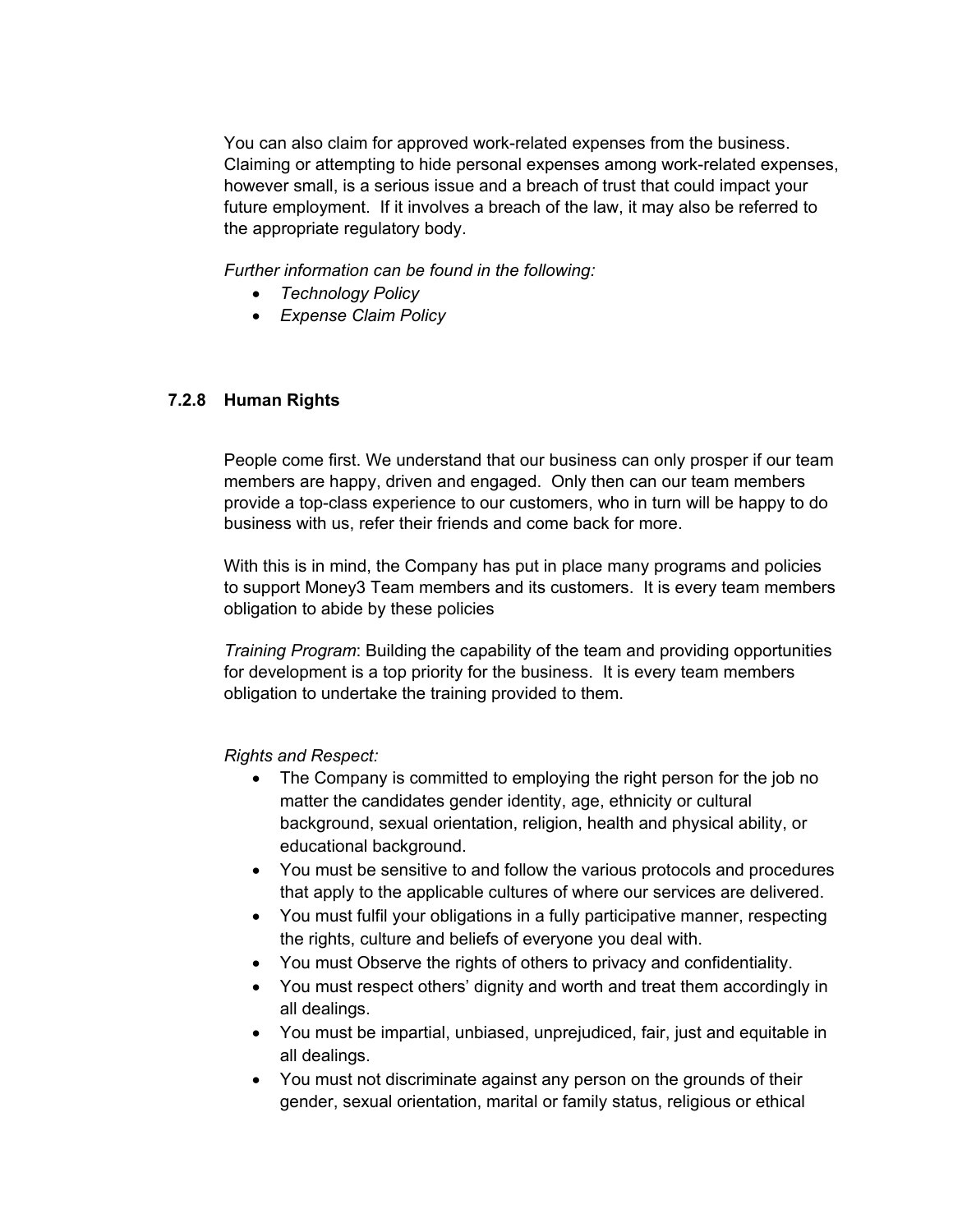beliefs, colour, race, ethnicity or national origins, disability, age, political opinions or employment status.

• You must always operate within the framework of Money3's values irrespective of your specific personal beliefs and values. Ensure that personal values and philosophies do not influence a decision relating to a client or colleague.

#### *Anti-bullying:*

We will not tolerate harassment, bullying or discrimination of any kind. You must avoid behaviour that might intimidate, bully, cause distress, harassment or contribute to disruption in the workplace. This includes the use of inappropriate, obscene or threatening language to colleagues, managers, clients or visitors.

#### *OHS:*

Every person has the right to work in a healthy and safe environment. We are committed to providing a working environment that complies fully with all local and national laws and regulations regarding safety in the workplace. It is everyone's responsibility to adhere to our health and safety-related policies and to report all issues immediately to management.

All team members are obligated to take all practicable steps in the workplace to prevent personal injury and illness to themselves and their colleagues. Workplace hazards must be reported and protective clothing worn if required.

#### *Employment Practices*:

The Company is committed to employing staff in accordance with all applicable employment law practices. Team members have an obligation to report to the Company any suspected breaches of applicable employment law.

Any employee wishing to report a breach of any policy or other matter, please speak with your manager, Human Resources Department or the Company's Whistleblower Disclosure Officer should you not feel comfortable speaking to any internal department.

*Further information can be found in the following:*

- *OHS Policy (Australian employees)*
- *Health and Safety Handbook (NZ employees)*
- *Harassment and Bullying Policy.*
- *Equal Employment Opportunity Policy*
- *Alcohol & Other Drug Policy*
- *Diversity Policy*
- *Human Rights Policy*